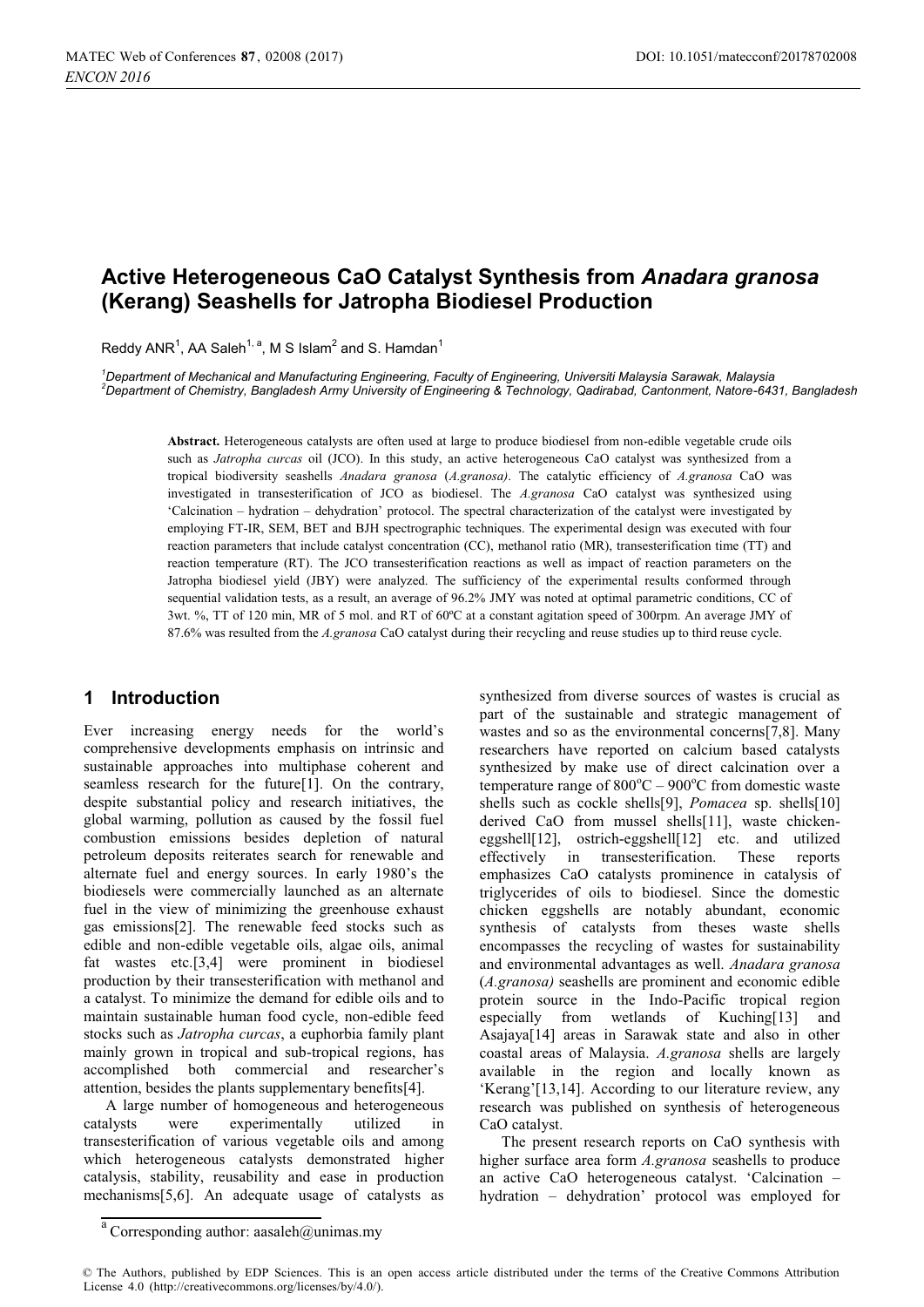economic catalyst synthesis and the catalyst was fully characterized by spectrographic techniques. The synthesized CaO Catalytic activity was tested in transesterification of the *Jatropha curcas* oil (JCO). The Jatropha biodiesel yield (JBY) optimization was achieved through analysis of four principal reaction parameters include catalyst concentration, methanol ratio, transesterification time and reaction temperature. The *A.granosa* CaO catalyst reusability together with economic catalyst synthesis in comparison with a commercial CaO were investigated.

## **2 Experimental**

## **2.1 Materials**

The *Jatropha curcas* oil (JCO) used for biodiesel production was extracted from their seeds using oil expelling machine without purification and or refining. The JCO saponification (SV) and acid values (AV) were calculated by adopted a standard procedure[15] and noted as 210.04  $mg KOH/g$  and 29.46  $mg KOH/g$ respectively. The JCO molecular weight (M) =  $(56.1 \times 1000 \times 3)/(SV - AV)[15]$  resulted as 932  $g/mol$ . All experiments were performed using laboratory grade chemicals that include potassium hydroxide 95%,<br>methyl alcohol >99%, calcium oxide methyl alcohol >99%, calcium oxide CAS.NO.0001305788 and sulfuric acid 99.9%. The experimental protocol was designed and executed at the energy lab, mechanical and manufacturing engineering department, faculty of engineering, Universiti Malaysia Sarawak (UNIMAS), Malaysia.

## **2.2 Catalyst synthesis**

The *A.granosa* shells were collected from a local market then carefully rinsed simultaneously with tap, hot and distil water to clean up the edible organic fractions adhered to the eggshells as well as other impurities. The *A.granosa* shells were overnight dried at 105˚C[16] in a hot-air oven then grounded using a domestic blender and sieved through 80μm mesh. The shells powders were calcined at 900˚C for 2hrs utilizing a muffle furnace (KSL-1700X-A4, MTI Corporation, USA). The *A.granosa* shells derived CaO were refluxed in distilled water continuously for 6hrs at 60°C. The filtered calcium solid particles were overnight dried in a hot-air oven at 120°C further finely grounded for 3hrs by employing a ball mill with an operating speed of 200rpm. The fine calcium particles were recalcined for 3hrs at 600˚C to dehydrate the hydroxides and to form calcium oxides. The powders were dehydrated for 1hr in a hot air oven at 100°C to make it free from working atmosphere effects, before being used as a catalyst. Thus, an active heterogeneous CaO catalyst from *A.granosa* shells was synthesized subjected to the 'Calcination–hydration– dehydration' synthesis protocol.

## **2.3 CaO catalyst characterization**

To analyse the chemical features of synthesized CaO sample particles FT-IR: Fourier Transform Infrared, Spectrophotometer (Perkin Elmer Model 100 series) was employed and tested over a wavelength region of 4000 to 280 cm-1. The particle morphology was studied using a SEM: scanning electron microscopy (Hitachi TM3030). Brunauer-Emmett-Teller (BET) and Barrett-Joyner-Halenda(BJH) (Quantachrome iQ-AG-C) were utilized to examine the catalyst surface area pore diameter and pore volumes respectively.

## **2.4 Catalyst economic synthesis study**

The economic synthesis of CaO from *A.granosa* shells was carried out considering the raw *A.granosa* shells as procured from the market together with CaO synthesis costs at laboratory scale. The price of *A.granosa* shells synthesized CaO was compared with price of a commercial CaO (CAS number: 0001305788).

### **2.5 Experimental design for biodiesel production**

Jatropha biodiesel was produced from JCO following a two-step transesterification based on many preliminary laboratory experiments to analyze all-important parameters such as catalyst concentration (CC), transesterification time (TT), methanol ratio (MR), and reaction temperature (RT) were ascertained and analyzed in contrast with previous studies reported in the literature[15,16]. An in-house laboratory protocol was followed for biodiesel synthesis, in brief free fatty acid (FFA) analysis, acid esterification and transesterification together with methanol and catalyst mixture, separation of glycerol, washing and drying. FFA of a vegetable oils impacts on their transesterification reactions during biodiesel production[17,18]. 29.3% of FFA was measured from the JCO samples by following a standard method as described our recent work published[19]. Since the oil samples have reported a very high FFA, which lead to lowering the biodiesel yield, especially, in solid heterogeneous catalyzed transesterification[18–20]. Acid esterification of JCO was carried out in the presence of  $H_2SO_4$  and methyl alcohol to reduce the JCO FFA to 1% which is suitable for base catalyzed transesterification[21].

Transesterification reaction firstly transforms the triglycerides of JCO samples to diglycerides and then to monoglyceride and methyl esters (biodiesel) subsequently as a final product in three consecutive reactions which are equivalent and reversible in nature. *A.granosa* shells synthesized CaO catalyzed biodiesel reaction was carried out with esterified JCO. The catalyst and methanol mixture were prepared in accordance with oil ratio by volume. The transesterification reaction process operating ranges were comprehend with state of the art literature[18,19,22]. The reactant mixture contents were allowed to react over a course of transesterification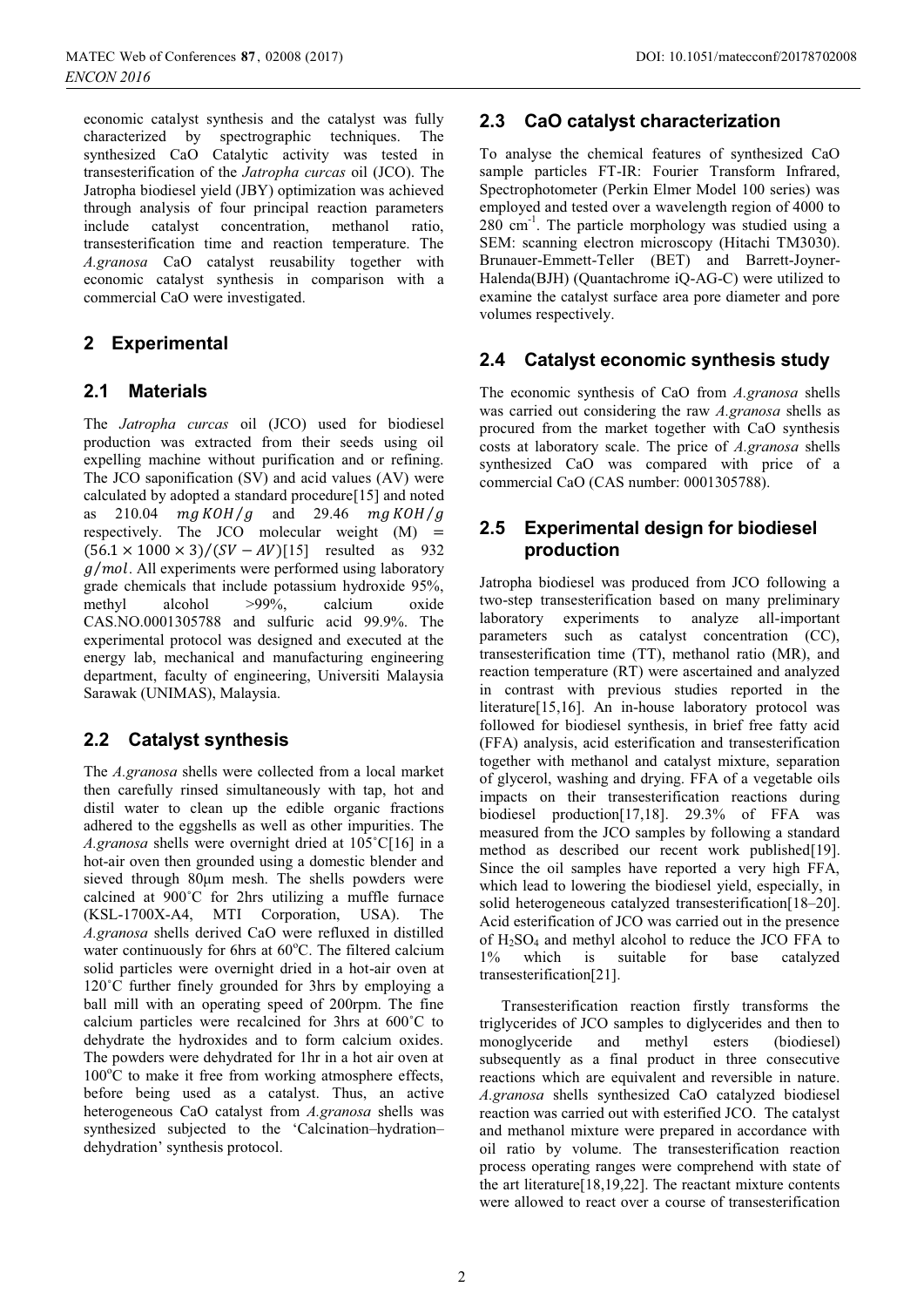four variables catalyst concentration (CC: 1% - 6 %wt.), transesterification time (TT: 30min. – 180 min), methanol ratio (MR:  $1 - 6$  mol.), and reaction temperature (RT: 35℃-65℃) at constant agitation speed of 300rpm with a magnetic stirrer. The catalyst was collected from the mixture with a centrifuge while glycerol and biodiesel layers were separated followed by warm deionized double distilled water wash and heating in order to obtain pure biodiesel.

### **2.6 Catalyst reusability study**

Transesterified JCO and other mixtures were centrifuged at 3500rpm for 1hr to recover *A.granosa* shells CaO. The solid precipitate was thoroughly washed using n-hexane successively for four times to prepare an impurities free catalyst and oven dried for 24hrs. The recovered CaO was recalcined for 2hrs at 600˚C before using in transesterification of JCO.

### **3 Results and discussion**

#### **3.1 Catalyst characterization analysis**

The infrared (IR) spectrum of CaO catalyst as synthesized from *A.granosa* shells was graphically shown in Figure 1. It's evident that Ca-O group absorptions were strongly attributed over wavenumbers  $\leq 600 \text{cm}^{-1}$ , along with medium bands at  $1427 \text{cm}^{-1}$  and  $876 \text{cm}^{-1}$ , as well as weak bands at 3740cm<sup>-1</sup>, 3850cm<sup>-1</sup> and 978cm<sup>-1</sup> A Sharp absorption peak at  $1427 \text{ cm}^{-1}$  corresponds a carbonyl group due to their asymmetrical stretching vibration[23]. The carbonyl and hydroxyl group traces were exist in the IR spectrograph due to absorption of carbon dioxide and moisture on to the calcined CaO samples from the atmosphere[10].



**Figure 1.** IR Spectrum of *A.granosa* shells synthesized CaO catalyst

The SEM monograms in Figure 2 (a-b) shows morphology and active sites of calcined CaO particles synthesized from *A.granosa* shells. The CaO particle monograms illustrates presence of uneven particle surfaces and hence formation of a porous catalyst structures. As a result, the calcined CaO agglomerations could provide highly active surfaces. The surface area of CaO particles synthesized from *A.granosa* shells together

with their average pore diameter and pore volume were noted form the BET and BJH results  $34.6 \text{ m}^2/\text{g}$ ,  $9.151 \text{ nm}$ and 0.012 cc/g respectively. The catalyst pore diameter represents mesopores it would show cases higher suitability for catalytic reactions[24]. Further, these results significantly agrees higher specific surface area of CaO particles by which catalyst catalytic activity improves in transesterification of triglycerides to methyl esters and hence the synthesized catalyst is stated as an active catalyst[24].



TM3030 2854 2015/09/29 15:15 N D7.8 x15k 5.0 um



**Figure 2.** SEM spectral monograms of *A.granosa* shells CaO particles



**Figure 3.** *A.granosa* shells CaO synthesis cost analysis in comparison with commercial CaO.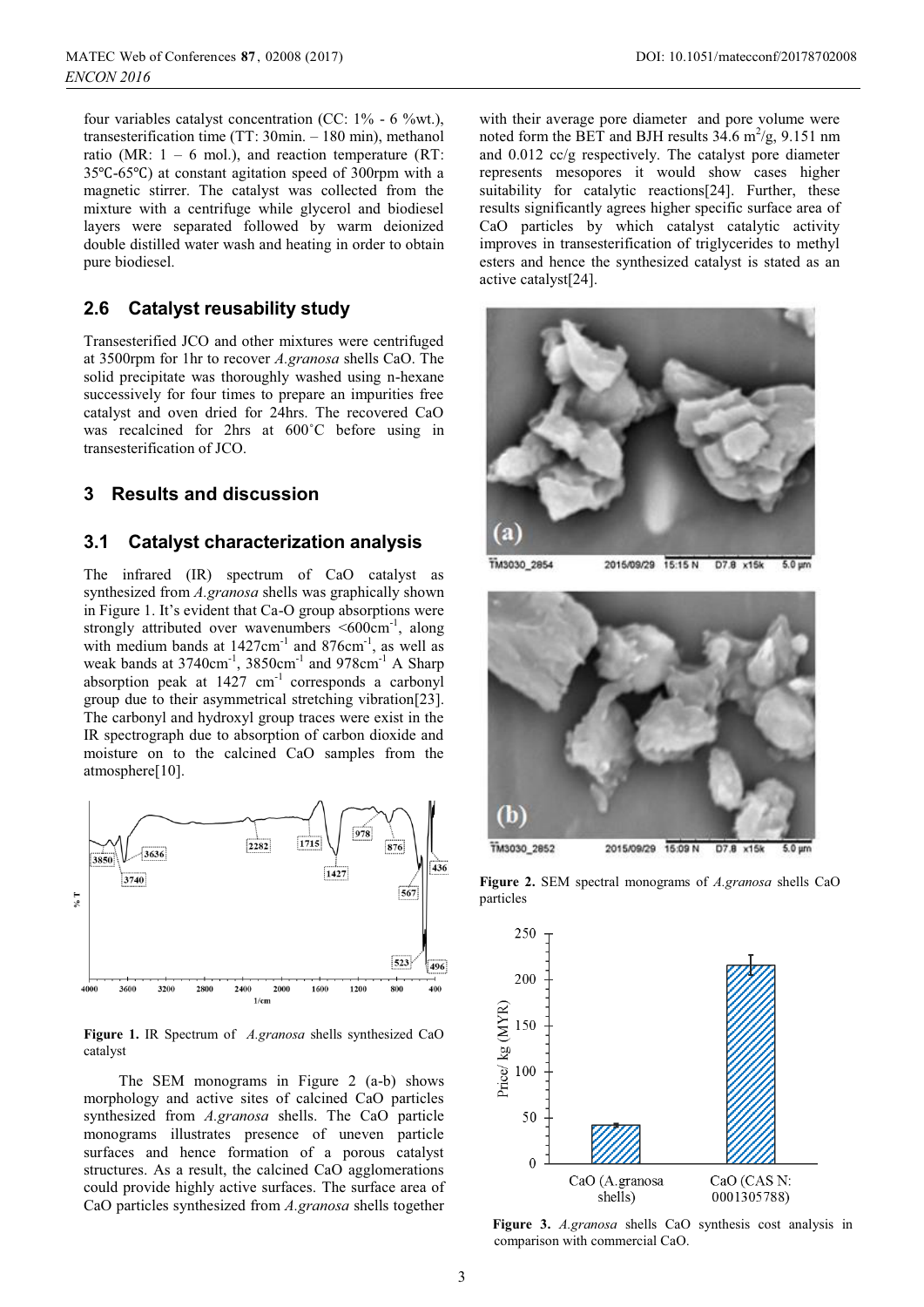| Catalyst concentration (CC) |         | Methanol ratio (MR) |         | Transesterification time (TT) |          | Reaction temperature (RT) |          |
|-----------------------------|---------|---------------------|---------|-------------------------------|----------|---------------------------|----------|
| CC (wt. %)                  | JBY $%$ | $MR$ (mol.)         | JBY $%$ | $TT$ (min.)                   | JBY $\%$ | $RT$ ( $°C$ )             | JBY $\%$ |
|                             | 78      |                     | 57      | 30                            | 81       | 40                        | 75       |
|                             | 93      |                     | 60      | 60                            | 90       | 45                        | 83       |
|                             | 97      |                     | 70      | 90                            | 93       | 50                        | 89       |
|                             | 88      | 4                   | 84      | 120                           | 96       | 55                        | 92       |
|                             | 74      |                     | 96      | 150                           | 88       | 60                        | 97       |
|                             | 68      | h                   | 94      | l 80                          | 82       | 65                        | 93       |

**Table 1.** Jatropha biodiesel yield % w.r.t. varation in transesterification reaction parameters

### **3.2** *A.granosa* **Catalyst synthesis economic analysis**

The CaO synthesis cost form *A.granosa* shells was calculated based on the raw shells as well as approximate laboratory synthesis costs and compared with market price of a commercial CaO (CAS number: 0001305788) as shown in Figure 3. The *A.granosa* shells synthesized CaO was found to be more economic then the commercial CaO. The major cost difference may be due to usage of very low cost raw materials as well as customized synthesis protocols adopted at the laboratory.

### **3.3 Jatropha biodiesel production analysis**

The biodiesel production metrics using *A.granosa* shells CaO from JCO were tabulated Table 1. The experimental results of Jatropha biodiesel yield (JBY) percentage with respect to each of transesterification reaction parameter performed were plotted in Figure 4. The catalyst concentration influences the biodiesel yield at large together with other factors. The JMY% was incremental within 1wt. % - 3wt. % of CC and resulted a maximum JBY of 97% at 3wt. %. However, further increase in CC resulted in lowering the JBY as a result of soap formation and secondary reactions[25].

Methanol ratio is a primary parameter in transesterification of vegetable oils. The results from both Table 1 and Figure 4 demonstrates the relevance of higher MR i.e. 5 mol. yields 96% of biodiesel. A reduction in JMY% was noted beyond 5 mol. of MR, which may be a result of reversible reaction due to the presence of excess over methanol[26]. The transesterification time for biodiesel production was a collective impact of other reaction parameters[27,28]. JMY% as obtained from the experiments shows, Figure 4, 120 min. of TT yields 96% biodiesel which is maximum. Experiments run 120 min. reveals a decrease in JMY as the excessive TT destabilizes the state of reaction equilibrium besides emergence of soap formation[27,29,30] and hence on the JMY as well.

The biodiesel production was testified over 35℃-65℃ reaction temperature (RT). At 60℃ of RT a maximum JMY of 97% was reported. Reaction kinetics are

considered to be accelerated at elevated RT, however viscosity JCO predominantly minimizes which further leads to soap formation as well as lowering the JMY[3]. Furthermore, temperatures over 60℃ were close to the methanol's boiling point 64.7℃, consequently expedites methanol evaporation which further curtails their availability for completing the reaction[27,31].



Figure 4. Graph showing Jatropha biodiesel yield % vs transesterification parameters

From the experimental result analysis, the optimal parameters contributed for maximum JMY% were noted. A series of four confirmatory experiments were performed simultaneously at CC of 3wt. %, TT of 120 min, MR of 5 mol. and RT of 60℃ at a constant agitation speed of 300rpm, as a result, an average of 96.2% JMY was noted.



**Figure 5.** *A.granosa* shells synthesized CaO catalyst reusability study over five reuse cycles.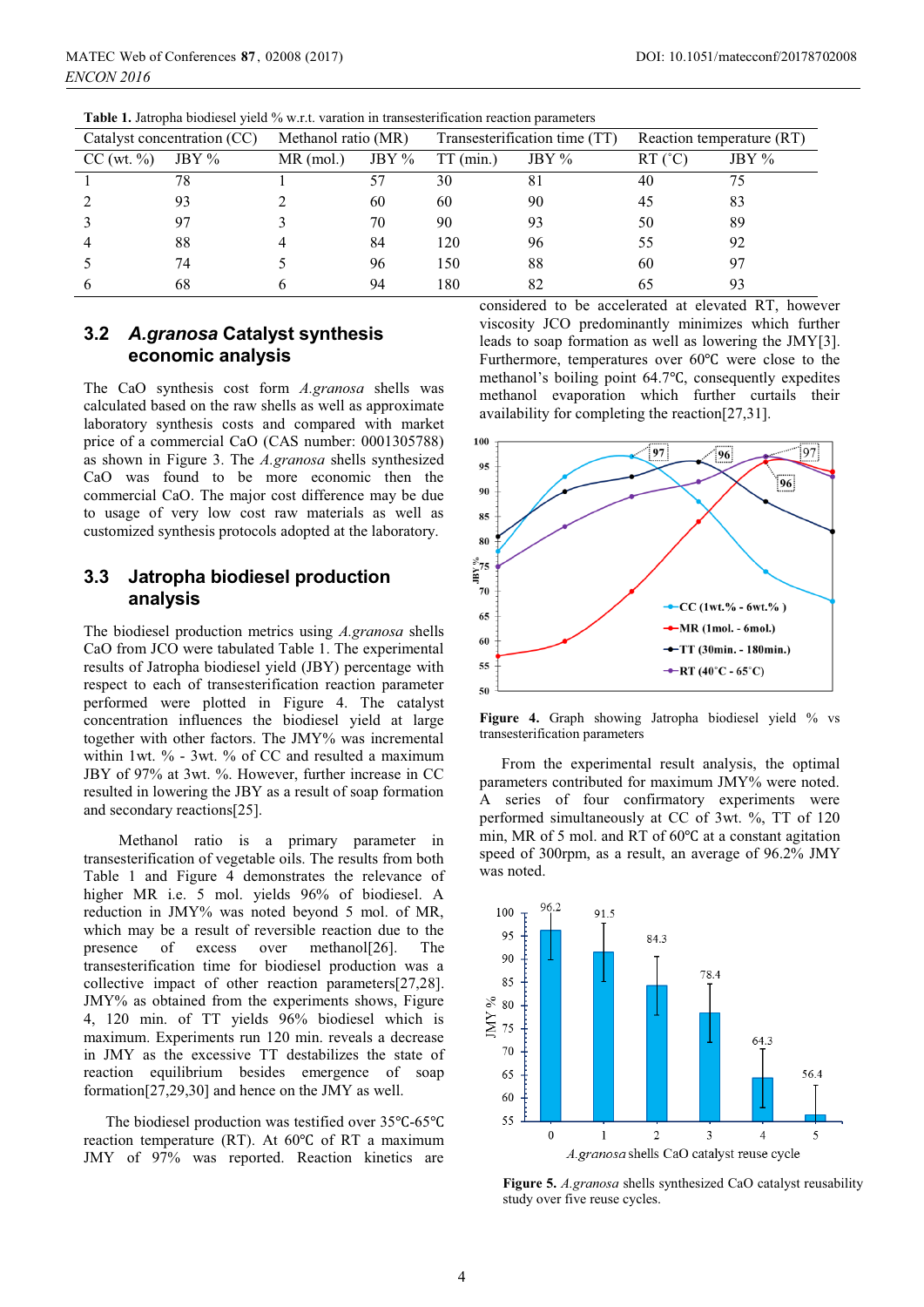#### **3.4** *A.granosa* **Catalyst reusability analysis**

The *A.granosa* shells synthesized CaO catalyst reusability in transesterification of JCO was studied over optimal reaction conditions that include CC of 3wt. %, TT of 120 min, MR of 5 mol. and RT of 60℃ at a constant agitation speed of 300rpm. During five catalyst reuse cycles conducted successively, the JMY was reducing from each of their previous reuse cycle as depicted in Figure 5. This may be due to the fact that losing of active sites present in the *A.granosa* shells synthesized CaO as well as agglomerations formed out of catalyst particles and JCO. However, the *A.granosa* shells synthesized CaO catalyst was stable and yields 78.4% of biodiesel after third reuse cycle.

#### **4 Conclusions**

In this research, an active heterogeneous CaO catalyst was successfully synthesized from a tropical biodiversity seashells *Anadara granosa* (*A.granosa)*. The *A.granosa* CaO catalyst was synthesized by following 'Calcination – hydration – dehydration' protocol. The spectral characterizations of the synthesized catalyst were investigated using FT-IR, SEM, BET and BJH spectrographic techniques. The SEM and BET results reveals presence of mesopores uneven particle surfaces with an average pore diameter and pore volume of 34.6  $\text{m}^2/\text{g}$ , 9.151 nm and 0.012 cc/g respectively. The *A.granosa* CaO catalytic efficiency was studied over transesterification of JCO as biodiesel considering catalyst concentration (CC), methanol ratio (MR), transesterification time (TT) and reaction temperature (RT). An average of 96.2% JMY was noted as optimal, at CC of 3wt. %, TT of 120 min, MR of 5 mol. and RT of 60℃ at a constant agitation speed of 300rpm. In the *A.granosa* CaO catalyst recycling and reuse an average JMY of 87.6% was resulted up to third reuse cycle.

#### **Acknowledgements**

The authors would like to thank Faculty of Engineering, UNIMAS and all the staff members for providing research facilities and their continuous support during this work. The first author, ANR, would greatly acknowledge and express his highest gratitude to Ministry of Higher Education, Malaysia for awarding prestigious Malaysian International Scholarship MIS-2015; KPT.B.600-4/1/12 (60).

#### **References**

- 1. G.B. Asheim, "WPS1302", Washington, DC 20433. (1994).
- 2. US-EPA, "RFS2: EPA-420-R-10-003", Washington DC (2010).
- 3. J. Qian, H. Shi, and Z. Yun, *Bioresour. Technol.*, **101**, 7025–7031 (2010).
- 4. L.C. Meher, C.P. Churamani, M. Arif, Z. Ahmed, and S.N. Naik, *Renew. Sustain. Energy Rev.*, **26**, 397–407 (2013).
- 5. E.F. Aransiola, T.V. Ojumu, O.O. Oyekola, T.F. Madzimbamuto, and D.I.O. Ikhu-Omoregbe, *Biomass and Bioenergy*, **61**, 276–297 (2014).
- 6. J.M. Marchetti, V.U. Miguel, and a. F. Errazu, *Renew. Sustain. Energy Rev.*, **11**, 1300–1311 (2007).
- 7. I. Abdulrahman, H.I. Tijani, B.A. Mohammed, H. Saidu, H. Yusuf, M.N. Jibrin, and S. Mohammed, *J. Mater.*, 6 (2014).
- 8. M.A. Martin-Luengo, M. Yates, M. Ramos, J.L. Salgado, R.M.M. Aranda, F. Plou, J.L. Sanz, R.L. Pirrongellil, E.S. Rojol, L.G. Gill, and A.M.M. Serranol, *IEEE WCST '11*, 19–22 (2011).
- 9. K.N. Islam, M.Z.B.A. Bakar, M.E. Ali, M.Z. Bin Hussein, M.M. Noordin, M.Y. Loqman, G. Miah, H. Wahid, and U. Hashim, *Powder Technol.*, **235**, 70–75 (2013).
- 10. Y.Y. Margaretha, H.S. Prastyo, A. Ayucitra, and S. Ismadji, *Int. J. Energy Environ. Eng.*, **3**, 33 (2012).
- 11. A. Buasri, N. Chaiyut, V. Loryuenyong, P. Worawanitchaphong, and S. Trongyong, *Sci. World J.*, **2013**, 1–7 (2013).
- 12. Y.H. Tan, M.O. Abdullah, C. Nolasco-Hipolito, and Y.H. Taufiq-Yap, *Appl. Energy*, **160**, 58–70 (2015).
- 13. H. Hamli, M.H. Idris, M.K. Abu Hena, and S.K. Wong, *Int. J. Zool. Res.*, **8**, 52–58 (2012).
- 14. F. Hossen, S. Hamdan, and R. Rahman, *Sci. World J.*, **2014**, 4 (2014).
- 15. X. Deng, Z. Fang, and Y.H. Liu, *Energy Convers. Manag.*, **51**, 2802–2807 (2010).
- 16. B. Yoosuk, P. Udomsap, B. Puttasawat, and P. Krasae, *Bioresour. Technol.*, **101**, 3784–3786 (2010).
- 17. H. a. Choudhury, P. Srivastava, and V.S. Moholkar, *AIChE J.*, **60**, 1572–1581 (2014).
- 18. X. Deng, Z. Fang, Y.H. Liu, and C.L. Yu, *Energy*, **36**, 777–784 (2011).
- 19. R. ANR, A.A. Saleh, M.D.S. Islam, S. Hamdan, and M.A. Maleque, *Energy & Fuels*, **30**, 334–343 (2016).
- 20. H. Jaliliannosrati, N.A.S. Amin, A. Talebian-Kiakalaieh, and I. Noshadi, *Bioresour. Technol.*, **136**, 565–573 (2013).
- 21. H.J. Berchmans and S. Hirata, *Bioresour. Technol.*, **99**, 1716–1721 (2008).
- 22. A. Okullo, a. K. Temu, J.W. Ntalikwa, and P. Ogwok, *Int. J. Eng. Res. Africa*, **3**, 62–73 (2010).
- 23. R. Ljupkovic, R. Micic, M. Tomic, N. Radulovic, A. Bojic, and A. Zarubica, *Hem. Ind.*, **68**, 399–412 (2014).
- 24. Y. Ren, Z. Ma, and P.G. Bruce, *Chem. Soc. Rev.*, **41**, 4909 (2012).
- 25. M. Sánchez, F. Bergamin, E. Peña, M. Martínez, and J. Aracil, *Fuel*, **143**, 183–188 (2015).
- 26. P. Verma, M.P. Sharma, and G. Dwivedi, *Renew.*